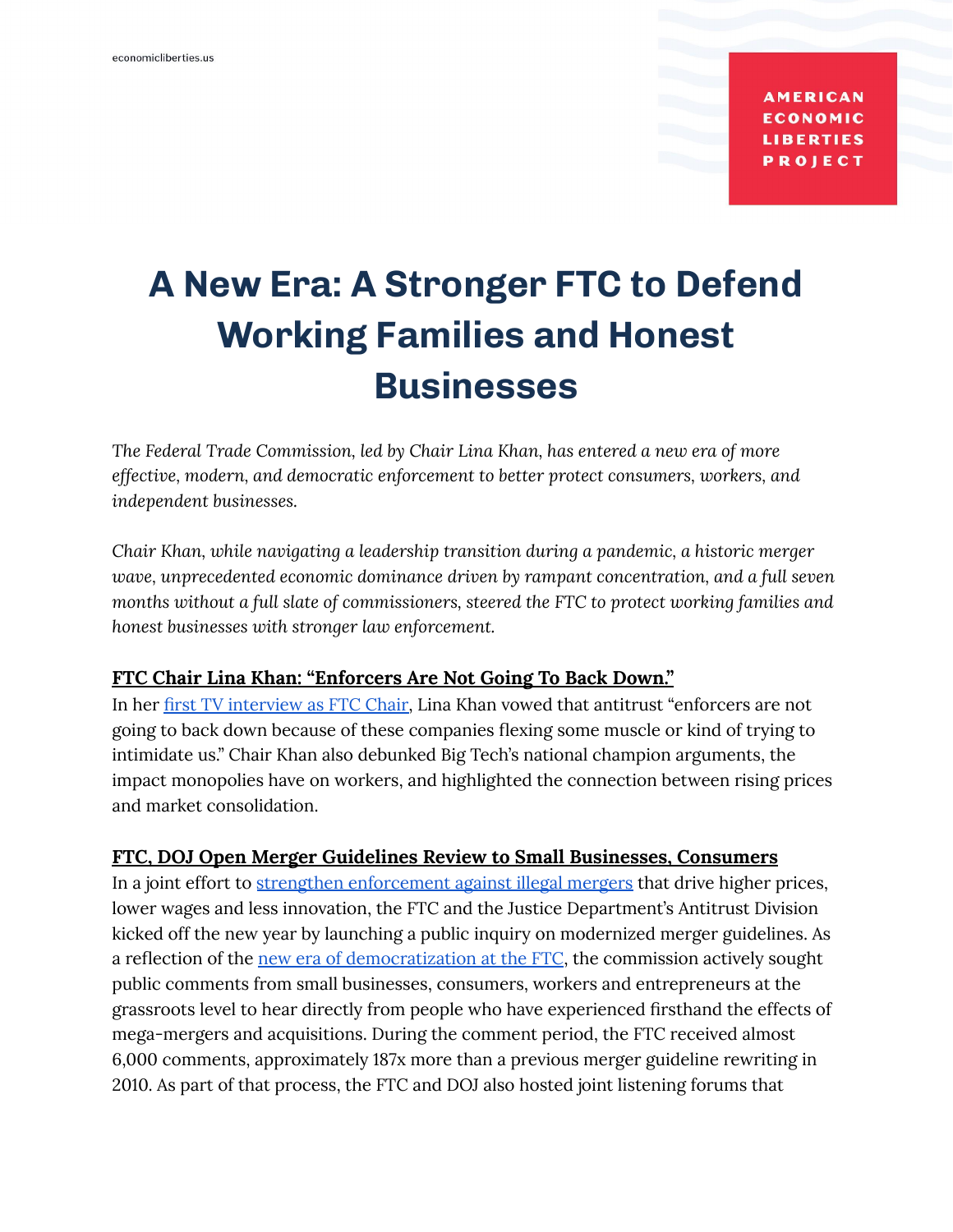included grocers, health care professionals, entrepreneurs, and other local innovators in agriculture, health care, media and entertainment, and technology, who shared their experiences with the anticompetitive effects of previous mergers.

#### **FTC Successfully Blocked Illegal Vertical Mergers**

In a 4-0 unanimous vote, the FTC sued to block Lockheed Martin, the world's largest defense contractor, from eliminating Aerojet, the last remaining [independent](https://breakingdefense.com/2021/03/lockheed-buying-aerojet-is-bad-for-defense/) missile supplier in the United States. Lockheed then abandoned their illegal acquisition. In addition, NVIDIA in [January](https://www.bloomberg.com/news/articles/2022-01-25/nvidia-is-said-to-quietly-prepare-to-abandon-takeover-of-arm?srnd=premium) moved to abandon their \$40 billion acquisition of Arm, a vertical merger that the FTC unanimously voted to sue to block in late 2021.

#### **FTC Launched an Investigation into Pharmacy Benefit Managers (PBMs)**

The FTC announced an inquiry into the [prescription](https://www.modernhealthcare.com/law-regulation/ftc-takes-aim-pbm-business-practices-new-inquiry) drug middlemen industry, requiring the six largest PBMs - CVS Caremark, Express Scripts, Inc., OptumRx, Inc., Humana Inc., Prime Therapeutics LLC, and MedImpact Healthcare Systems, Inc. - to disclose information and records related to their business practices. The investigation will scrutinize how this industry wields enormous influence over prescription drug pricing and patients' access to necessary medication.

## **Ahead of Tax Season, FTC Halts Intuit/TurboTax's Deceptive "Free" Ads**

As millions of Americans rushed to file taxes, FTC took administrative action and filed a federal district court complaint to halt Intuit, the maker of [TurboTax,](https://www.reuters.com/world/us/us-ftc-accuses-intuit-deceptively-advertising-free-tax-filing-2022-03-29/) from airing bogus [advertisements](https://www.reuters.com/world/us/us-ftc-accuses-intuit-deceptively-advertising-free-tax-filing-2022-03-29/) pitching "free" tax filing that a vast majority of taxpayers can't use. The action will stop ads, some of which consist almost entirely of people saying the word "free" repeatedly, from misleading millions of taxpayers who can't file for free, especially gig workers and farmers.

## **FTC Protected Patients, Health Care Workers, and Communities From Healthcare Consolidation**

The two largest hospital systems in Rhode Island abandoned their plans to form an even more powerful conglomerate after the FTC sued to block the merger. The successful 4-0 FTC vote to block the Lifespan – Care New England Health System merger [prevented](https://www.economicliberties.us/press-release/ftc-vote-secured-by-chair-lina-khan-stops-higher-health-care-costs/) higher prices for [patients](https://www.economicliberties.us/press-release/ftc-vote-secured-by-chair-lina-khan-stops-higher-health-care-costs/) and harder conditions for health care workers. The FTC also successfully filed a lawsuit to block HCA [Healthcare's](https://news.bloomberglaw.com/health-law-and-business/hcas-deal-to-buy-stewards-utah-hospitals-on-hold-after-order) proposed acquisition of Steward Health Care System's five hospitals in Utah, resulting in a temporary restraining order that paused the merger. And in New Jersey, the FTC [authorized](https://www.fiercehealthcare.com/providers/ftc-sues-block-two-anticompetitive-hospital-mergers-utah-and-new-jersey) a lawsuit in federal court to block the acquisition of Saint Peter's Healthcare System by RWJBarnabas Health (RWJ), citing overwhelming evidence that the acquisition would decrease quality of patient care and increase cost.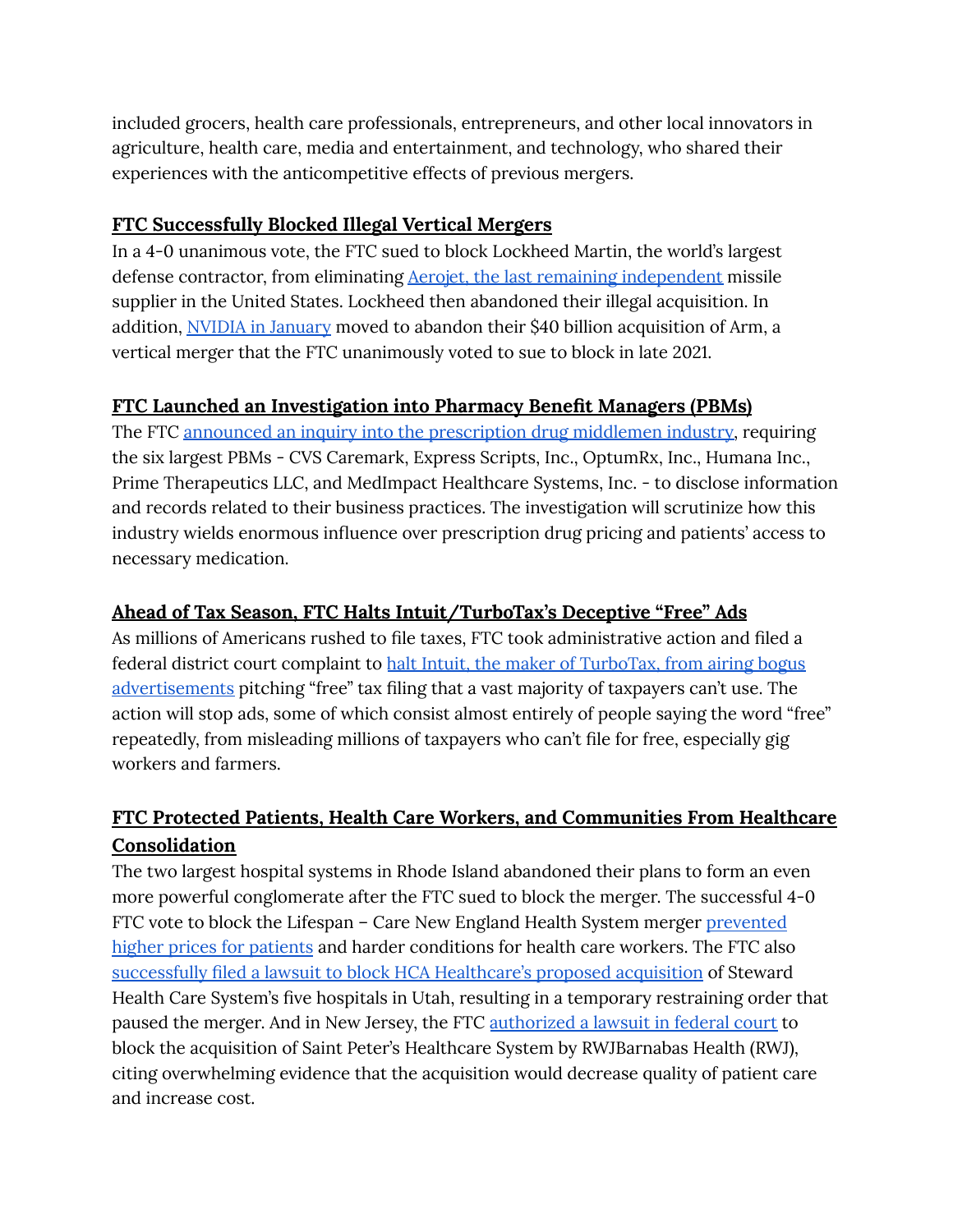# **FTC Launched an Investigation Into the Role of Industry Mergers in the Infant Formula National Crisis**

The FTC began an [investigation](https://www.cnbc.com/2022/05/24/ftc-launches-investigation-into-infant-formula-shortage.html#:~:text=Parents%20across%20the%20country%20have,and%20two%20of%20them%20died.) to determine the extent to which industry consolidation is responsible for the national infant formula shortage, pledging to scrutinize whether formula makers and distributors engaged in illegal economic discrimination to limit the availability of formula from retailers. The agency also opened a public inquiry for people to submit comments on whether any actions from a federal agency may have contributed to the shortage. FTC Chair Lina issued a statement affirming that the agency will use the full force of the law against individuals or businesses that are taking advantage of the shortage by price gouging parents.

#### **FTC Protected School Children and Parents From Big Tech Surveillance**

The FTC voted [unanimously](https://news.bloomberglaw.com/privacy-and-data-security/edtech-tools-gathering-data-must-guard-kids-privacy-ftc-warns) to adopt a policy statement regarding increased scrutiny of Children's Online Privacy Protection Act violations involving education technology companies. As ed tech companies continue to grow in the wake of the pandemic's remote schooling culture, the FTC's Policy Statement reaffirms the agency's authority, through COPPA, to enforce meaningful substantive limitations on Big Tech's ability to collect, use and retain children's data.

## **FTC Secured \$71 Million in Loan Cancellation for Defrauded DeVry Students**

An FTC [investigation](https://www.nytimes.com/2022/02/16/business/student-loans-devry-university.html) led to the U.S. Department of Education in February forgiving \$71.7 million in federal student loans for students deceived by the for-profit DeVry University.

## **Bombshell FTC Studies Show Online and Crypto Scams Skyrocketed in 2021**

The FTC's report on online scams found over 95,000 people [reported](https://www.ftc.gov/news-events/blogs/data-spotlight/2022/01/social-media-gold-mine-scammers-2021#footnote1) \$770 million in losses to fraud initiated on social media platforms in 2021, accounting for about 25% of all reported losses to fraud in 2021 and representing a stunning 198% increase from 2020 alone. The report came shortly after the FTC [returned](https://www.ctpost.com/business/article/100-CT-consumers-get-paid-in-lending-company-16807323.php) \$3.7 million to consumers deceived by online lender Avant in January. In early June, the FTC released a report revealing tha[t](https://www.cnbc.com/2022/06/03/crypto-scams-cost-people-more-than-1-billion-since-2021-ftc.html) crypto [scammers](https://www.cnbc.com/2022/06/03/crypto-scams-cost-people-more-than-1-billion-since-2021-ftc.html) have stolen over \$1 billion from 46,000 people since the start of 2021. The agency found that crypto-related crimes amount to about one out of every four dollars reported lost to fraud - more than any other payment method.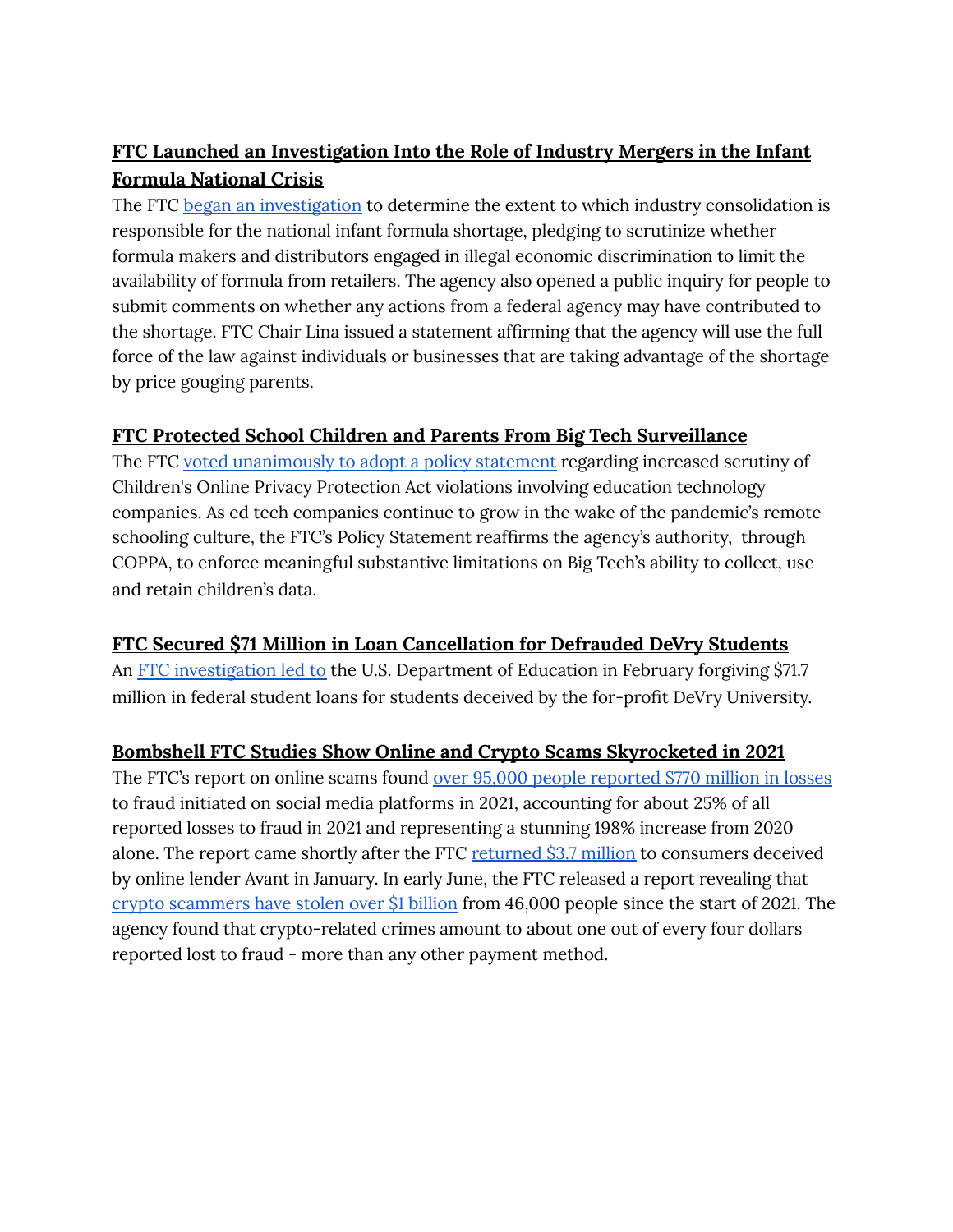#### **2021 Accomplishments**

#### **Challenged Monopolies and Rampant Consolidation**

In a letter to FTC staff detailing the agency's strategic approach, Chair Lina Khan outlined how antitrust violations directly harm workers and [independent](https://www.ftc.gov/system/files/documents/public_statements/1596664/agency_priorities_memo_from_chair_lina_m_khan_9-22-21.pdf) small businesses in addition to consumers. After decades of rising monopoly power and amid an unprecedented merger wave, the FTC took action to address rampant consolidation, including steps to slow merger activity and votes to block anti-competitive mega-mergers and enforce the law against monopolization.

Notably, the FTC updated their antitrust suit against [Facebook](https://www.reuters.com/legal/litigation/us-ftc-expected-file-amended-complaint-against-facebook-2021-08-19/) alleging an illegal buy-or-bury scheme and unanimously voted to sue to block the \$40 billion [NVIDIA-Arm](https://www.theverge.com/2021/12/2/22814633/nvidia-arm-purchase-semiconductor-ftc-40-billion-lawsuit-block-deal) [vertical](https://www.theverge.com/2021/12/2/22814633/nvidia-arm-purchase-semiconductor-ftc-40-billion-lawsuit-block-deal) merger that would stifle semiconductor chip innovation. In addition, the FTC prevented Berkshire Hathaway Energy's \$1.7 billion acquisition of [competitor](https://www.ftc.gov/news-events/press-releases/2021/07/statement-regarding-berkshire-hathaway-energys-termination) Questar [Pipeline](https://www.ftc.gov/news-events/press-releases/2021/07/statement-regarding-berkshire-hathaway-energys-termination) and the mega-merger of outdoors retailers [Sportsman's](https://www.reuters.com/markets/deals/sportsmans-warehouse-ends-merger-with-great-outdoors-over-ftc-clearance-concerns-2021-12-03/) Warehouse with Bass Pro Shops and [Cabela's.](https://www.reuters.com/markets/deals/sportsmans-warehouse-ends-merger-with-great-outdoors-over-ftc-clearance-concerns-2021-12-03/)

As supply chain disruptions continue, the FTC voted [unanimously](https://www.ftc.gov/news-events/press-releases/2021/11/ftc-launches-inquiry-supply-chain-disruptions) to launch an inquiry into whether consolidation and anti-competitive practices are contributing to supply chain snarls, requesting information from large retailers including Amazon, Walmart, Tyson, and Kroger.

The FTC also laid the groundwork to fully restore the agency's ability to address rampant consolidation by restricting future [acquisitions](https://www.marketwatch.com/story/ftc-to-restrict-future-deals-that-pursue-anticompetitive-mergers-11635191973) for firms that attempted anticompetitive mergers previously, rescinding the 1995 prior [approval](https://www.ftc.gov/news-events/press-releases/2021/07/ftc-rescinds-1995-policy-statement-limited-agencys-ability-deter) merger policy that limited the agency's ability to deter problematic mega-mergers, withdrawing the **[unsound](https://www.ftc.gov/news-events/press-releases/2021/09/federal-trade-commission-withdraws-vertical-merger-guidelines) Vertical** Merger [Guidelines,](https://www.ftc.gov/news-events/press-releases/2021/09/federal-trade-commission-withdraws-vertical-merger-guidelines) and changing the Merger Review Process to make clear that 30 days without notice does not equate an approval for mergers.

The FTC's antitrust actions led by Chair Khan have already made a positive impact on marketplace fairness. Recently, the FT noted "Mega [takeovers](https://www.ft.com/content/03a2df73-da6a-4bc5-b242-dd3ea71bcd6a) in the  $US -$  deals north of  $$25$  billion or \$50 billion – [plummeted](https://www.ft.com/content/03a2df73-da6a-4bc5-b242-dd3ea71bcd6a) in 2021, according to data from Refinitiv, as companies particularly in pharma and tech have shied away from taking regulatory risks."

## **Resurrected the Long-Dormant Penalty Offense Authority to Punish and Deter Corporate Wrongdoing**

In the wake of court decisions that curbed the FTC's authority to claw back money for consumers from bad corporate actors, Chair Khan revived the dormant Penalty Offense Authority to ensure corporations that knowingly break the law are justly penalized. After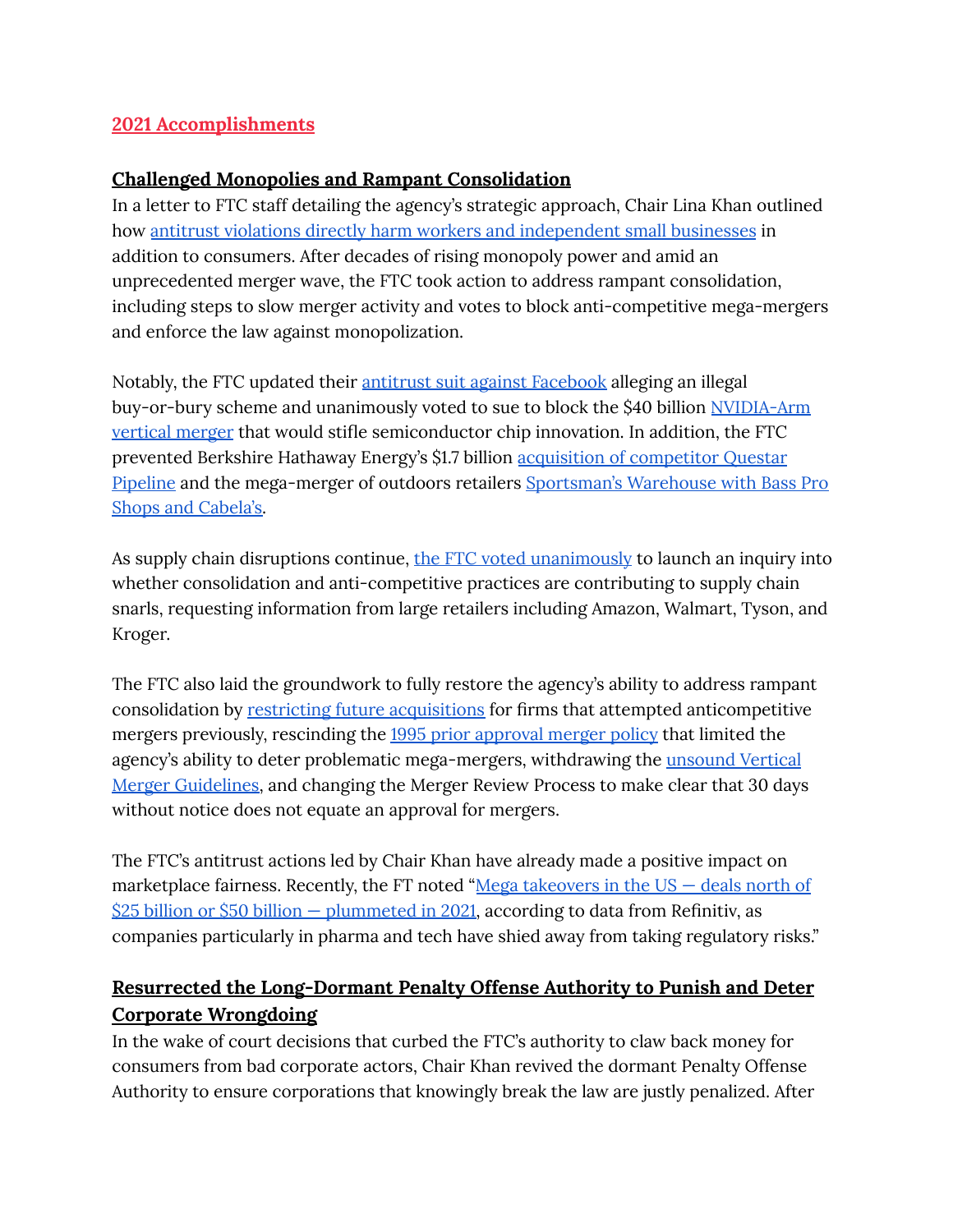decades without invoking the Penalty Offense Authority, the FTC can now again make sure corporate criminals pay a steep price when they break the law, instead of getting a slap on the wrist.

The revived Penalty Offense Authority allows the FTC to impose severe civil penalties of up to \$43,792 per violation against a corporation that knowingly violates a previous FTC administrative order. The FTC first resurrected the authority in 2021 with unanimous votes to put on notice over 70 for-profit colleges for [predatory](https://www.foxbusiness.com/technology/federal-trade-commission-cracks-profit-education) behavior, over 700 companies for fake online [reviews,](https://nypost.com/2021/10/14/federal-trade-commission-to-crack-down-on-fake-online-business-reviews/) over 1,000 businesses, including Amazon, [Doordash,](https://www.marketwatch.com/story/ftc-warns-amazon-gig-companies-over-false-money-making-claims-11635281002) and Grubhub, for deceiving gig workers about potential earnings, and to initiate a rulemaking to [hold](https://www.ftc.gov/news-events/press-releases/2021/12/ftc-launches-rulemaking-combat-sharp-spike-impersonation-fraud) scammers [accountable](https://www.ftc.gov/news-events/press-releases/2021/12/ftc-launches-rulemaking-combat-sharp-spike-impersonation-fraud) for impersonating government or businesses.

#### **Restored the Right to Repair with Unanimous Vote**

For decades, consumers and businesses have been subject to one-sided contracts that restrict their ability to repair products and more. As the Right to Repair movement continues to build momentum, the FTC unanimously moved to protect consumers and honest businesses by [enforcing](https://www.wired.com/story/ftc-votes-to-enforce-right-to-repair/) the "Right to Repair" against corporations that make it difficult to repair their products.

The FTC's announcement of ramping up law enforcement against illegal repair restrictions was hailed by [advocates](https://uspirg.org/news/usp/release-ftc-crack-down-companies-anti-repair-restrictions) and followed by Apple [announcing](https://www.protocol.com/policy/apple-right-to-repair-ftc) new public access to parts and repair [manuals](https://www.protocol.com/policy/apple-right-to-repair-ftc), reversing decades of restrictive repair policies. In addition, the FTC launched an inquiry into repair terms surrounding McDonald's perpetually [nonfunctioning](https://www.wsj.com/articles/mcdonalds-mcflurry-machine-is-broken-again-now-the-ftc-is-on-it-11630522266) ice cream [machines](https://www.wsj.com/articles/mcdonalds-mcflurry-machine-is-broken-again-now-the-ftc-is-on-it-11630522266) and launched a public [comment](https://www.regulations.gov/docket/FTC-2021-0036) period to gather more information about a broader set of one-sided contract terms that may harm fair competition.

## **Cracked Down on Made in America Fraud Harming Ranchers and Consumers**

American ranchers and manufacturers already face incredible challenges as they confront increasing consolidation, let alone rampant fraud in "Made In America" labeling. In 2021, the FTC defended American [entrepreneurs](https://www.natlawreview.com/article/ftc-issues-rule-to-deter-rampant-made-usa-fraud) by issuing a new rule that cracks down on false Made In USA labels often used by dominant meatpacking conglomerates. The agency's new rule protects and incentivizes U.S. production by requiring companies to prove their products are "all or virtually all" made in the United States if they are to use Made In America labels. The new rule especially benefits small [businesses](https://www.ftc.gov/news-events/press-releases/2021/07/ftc-issues-rule-deter-rampant-made-usa-fraud) that rely on their Made in America labels, but lack the resources to defend themselves from imitators.

## **Ramped-Up Enforcement Against Subscription Tricks and Traps**

In a [bipartisan](https://www.washingtonpost.com/business/2021/06/02/automatic-renewals-ftc-subscriptions/) 3-to-1 vote, the FTC ramped-up enforcement against illegal subscription traps in response to a rising number of complaints about deceptive sign up tactics,